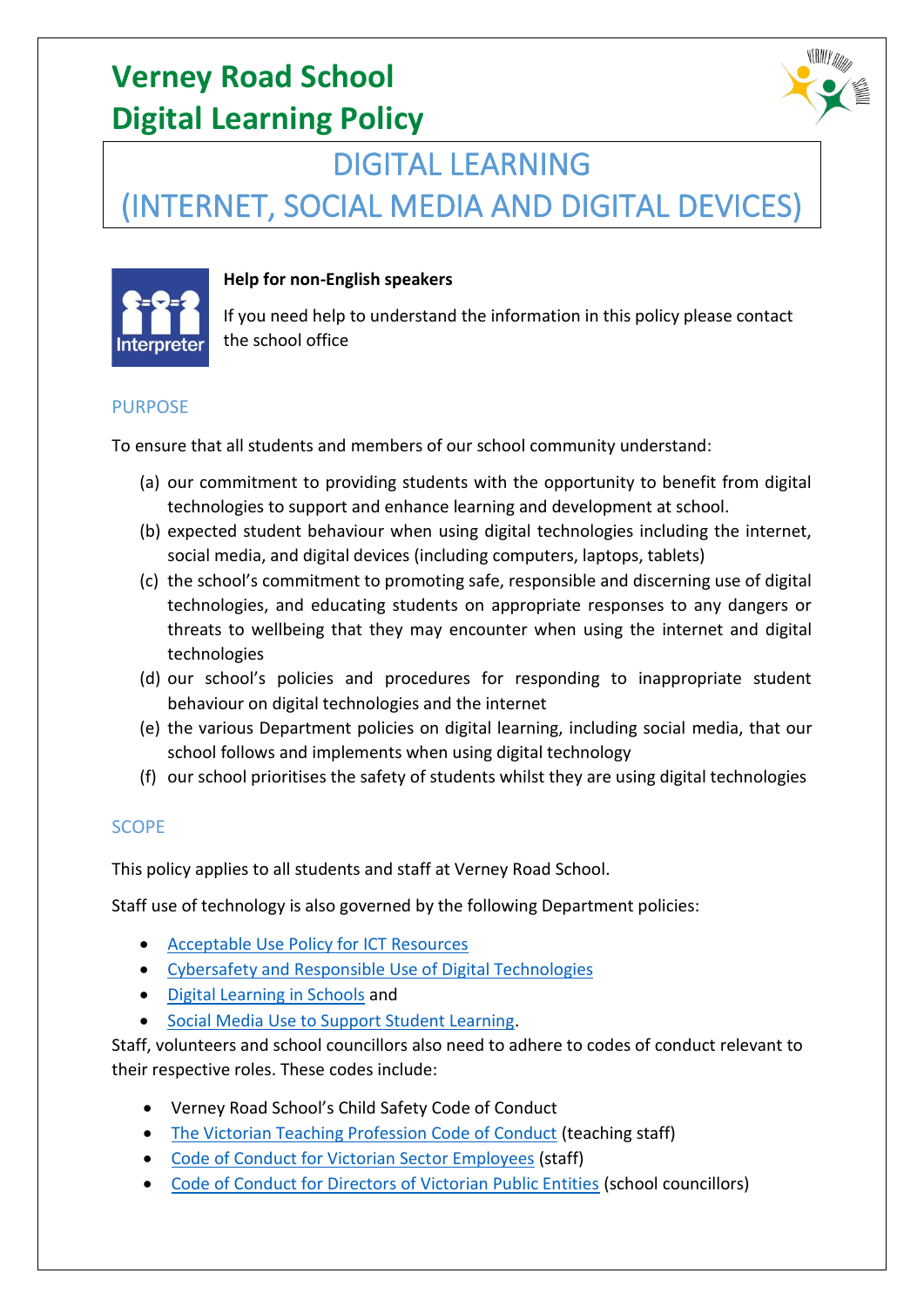

#### **DEFINITIONS**

For the purpose of this policy, "digital technologies" are defined as digital devices, tools, applications and systems that students and teachers use for learning and teaching; this includes Department-provided software and locally sourced devices, tools and systems.

## **POLICY**

#### **Vision for digital learning at our school**

The use of digital technologies is a mandated component of the Victorian Curriculum F-10.

Safe and appropriate use of digital technologies, including the internet, apps, computers and tablets, can provide students with rich opportunities to support learning and development in a range of ways.

Through increased access to digital technologies, students can benefit from learning that is interactive, collaborative, personalised, engaging and transformative. Digital technologies enable our students to interact with and create high quality content, resources and tools. It also enables personalised learning tailored to students' particular needs and interests and transforms assessment, reporting and feedback, driving new forms of collaboration and communication.

Verney Road School believes that the use of digital technologies at school allows the development of valuable skills and knowledge and prepares students to thrive in our globalised and inter-connected world. Our school's vision is to empower students to use digital technologies safely and appropriately to reach their personal best and fully equip them to contribute positively to society as happy, healthy young adults.

#### **Safe and appropriate use of digital technologies**

Digital technologies, if not used appropriately, may present risks to users' safety or wellbeing. At Verney Road School, we are committed to educating all students to use digital technologies safely, equipping students with the skills and knowledge to navigate the digital world.

At Verney Road School, we:

- use online sites and digital tools that support students' learning, and focus our use of digital technologies on being learning-centred
- use digital technologies in the classroom for specific purpose with targeted educational or developmental aims
- supervise and support students using digital technologies for their schoolwork
- effectively and responsively address any issues or incidents that have the potential to impact on the wellbeing of our students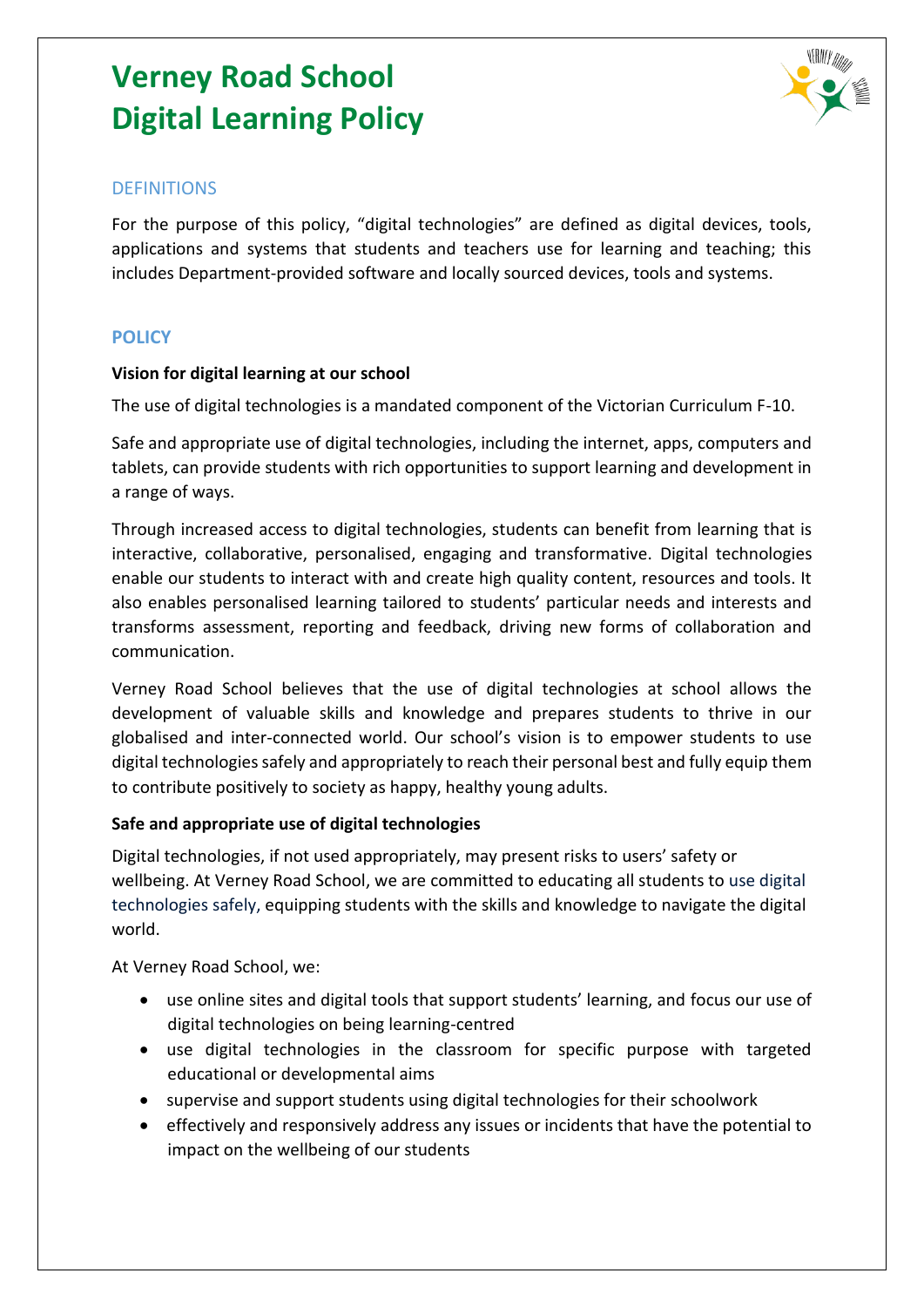- have programs in place to educate our students to be safe, responsible and discerning users of digital technologies, including [insert details of specific programs]
- educate our students about digital issues such as privacy, intellectual property and copyright, and the importance of maintaining their own privacy and security online
- actively educate and remind students of our *Student Engagement* policy that outlines our school's values and expected student behaviour, including online behaviours
- have an Acceptable Use Agreement outlining the expectations of students when using digital technologies for their schoolwork
- use clear protocols and procedures to protect students working in online spaces, which includes reviewing the safety and appropriateness of online tools and communities and removing offensive content at the earliest opportunity
- educate our students on appropriate responses to any dangers or threats to wellbeing that they may encounter when using the internet and other digital technologies
- provide a filtered internet service at school to block access to inappropriate content
- refer suspected illegal online acts to the relevant law enforcement authority for investigation
- support parents and carers to understand the safe and responsible use of digital technologies and the strategies that can be implemented at home through regular updates in our newsletter, information sheets, website/school portal and information sessions.

Distribution of school owned devices to students and personal student use of digital technologies at school will only be permitted where students and their parents/carers have completed a signed Acceptable Use Agreement.

It is the responsibility of all students to protect their own password and not divulge it to another person. If a student or staff member knows or suspects an account has been used by another person, the account holder must notify [insert relevant role/s, i.e. classroom teacher, the administration], immediately.

All messages created, sent or retrieved on the school's network are the property of the school. The school reserves the right to access and monitor all messages and files on the computer system, as necessary and appropriate. Communications including text and images may be required to be disclosed to law enforcement and other third parties without the consent of the sender.

Information on supervision arrangements for students engaging in digital learning activities is available in our Yard Duty and Supervision Policy.

## **Social media use**

Our school follows the Department's policy on Social Media Use [to Support Learning](https://www2.education.vic.gov.au/pal/social-media/policy) to ensure social media is used safely and appropriately in student learning and to ensure appropriate parent notification occurs or, where required, consent is sought. Where the student activity is visible to the public, it requires consent.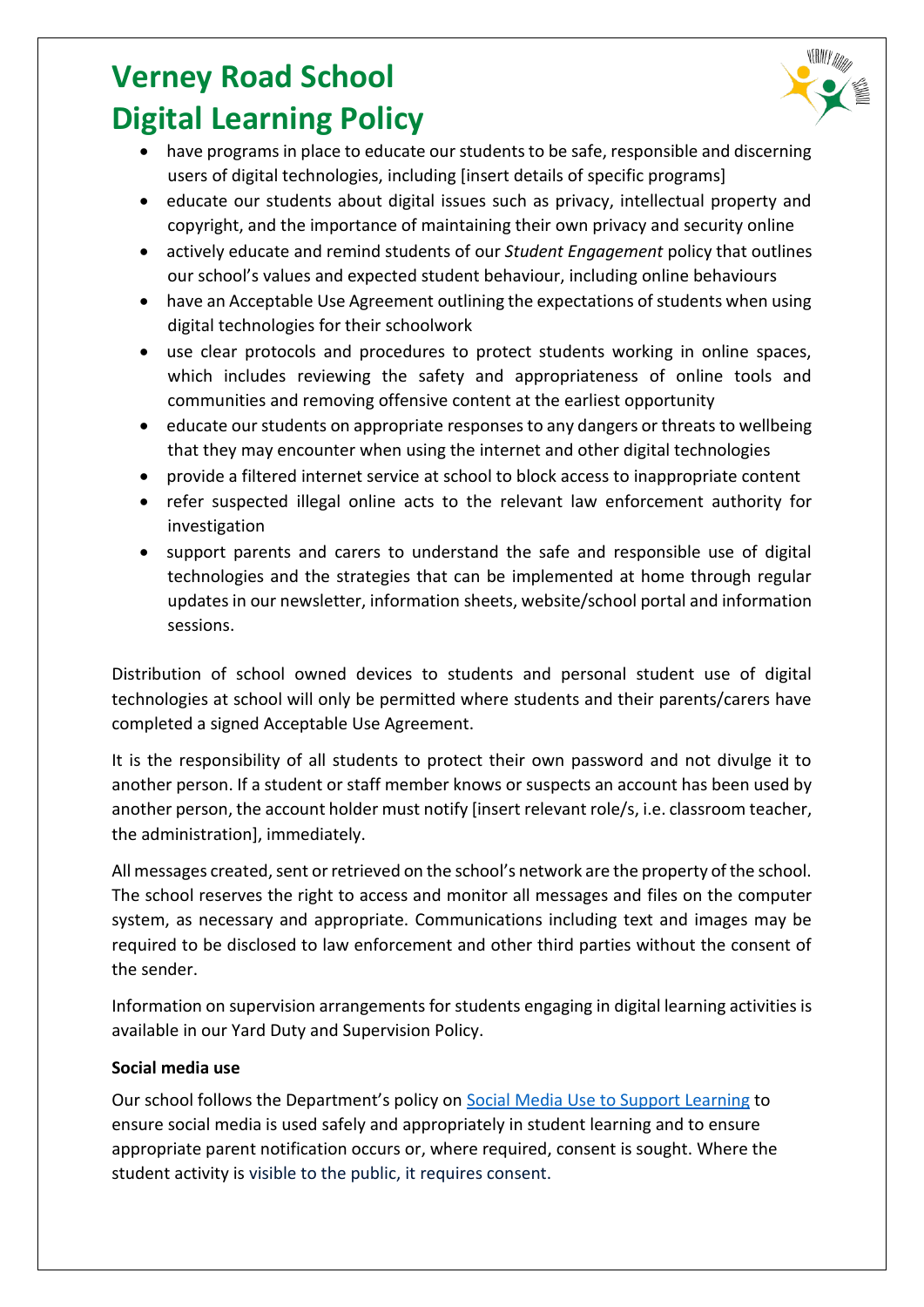

In accordance with the Department's policy on social media, staff will not 'friend' or 'follow' a student on a personal social media account, or accept a 'friend' request from a student using a personal social media account unless it is objectively appropriate, for example where the student is also a family member of the staff.

If a staff member of our school becomes aware that a student at the school is 'following' them on a personal social media account, Department policy requires the staff member to ask the student to 'unfollow' them, and to notify the school and/or parent or carer if the student does not do so.

## **Student behavioural expectations**

When using digital technologies, students are expected to behave in a way that is consistent with Verney Road School's *Statement of Values, Student Wellbeing and Engagement* policy, and *Bullying Prevention* policy.

When a student acts in breach of the behaviour standards of our school community (including cyberbullying, using digital technologies to harass, threaten or intimidate, or viewing/posting/sharing of inappropriate or unlawful content), Verney Road School will institute a staged response, consistent with our student engagement and behaviour policies*.*

Breaches of this policy by students can result in a number of consequences which will depend on the severity of the breach and the context of the situation. This includes:

- removal of network access privileges
- removal of email privileges
- removal of internet access privileges
- removal of printing privileges
- other consequences as outlined in the school's *Student Wellbeing and Engagement* and *Bullying Prevention* policies.

## **COMMUNICATION**

This policy will be communicated to our school community in the following ways :

- Available publicly on our school's website Included in staff induction and child safety training processes
- Discussed at staff briefings/meetings as required
- Included in our staff handbook/manual
- Discussed at parent information nights/sessions
- Included in transition and enrolment packs
- Made available in hard copy from school administration upon request